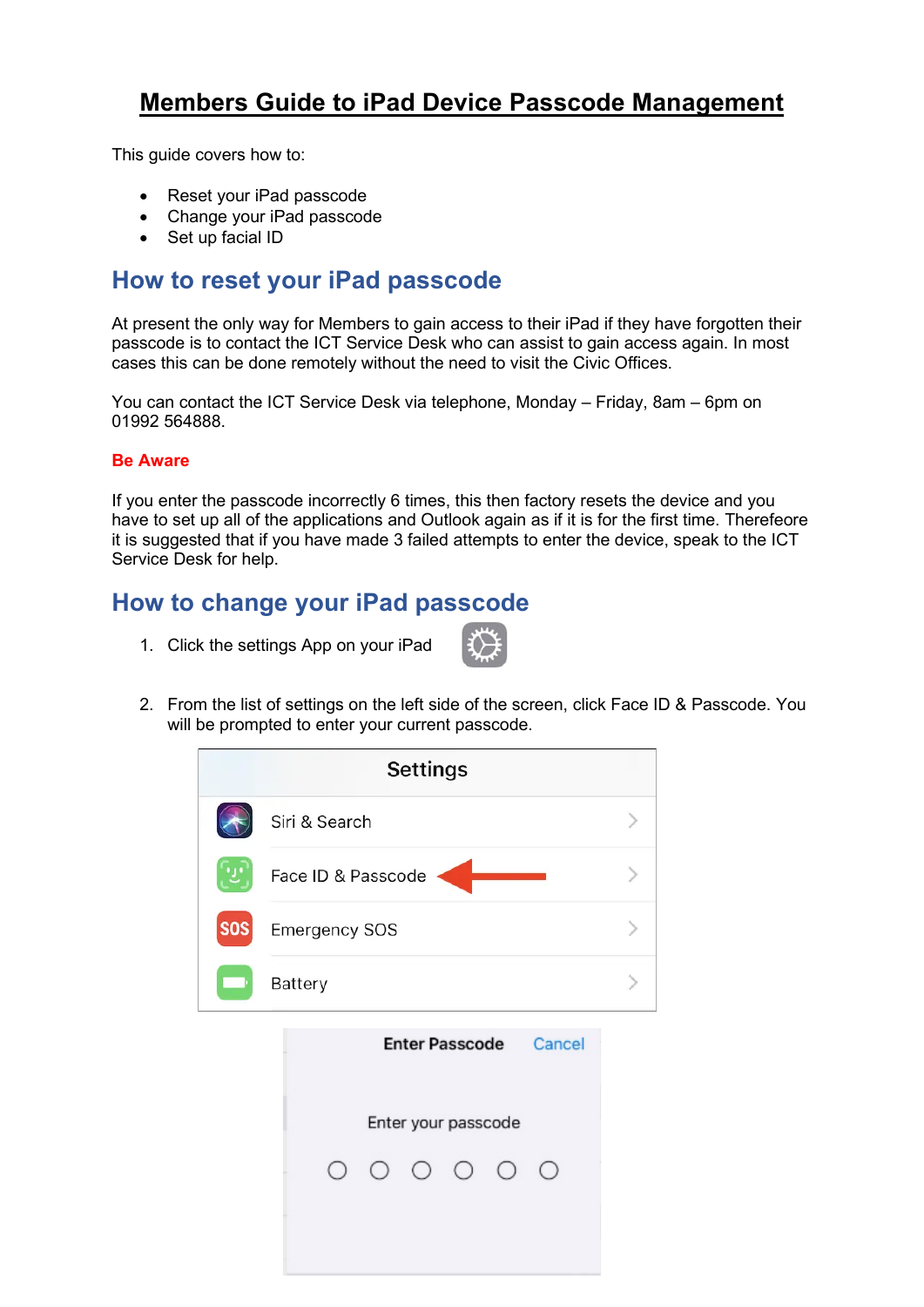3. You can then click 'change your passcode' and following the instructions on the screen. You will be asked to enter your current passcode, and then enter the new passcode which you would like it to be set to.

| 16:53 Tue 1 Feb<br><b>Settings</b>                                | $\approx 97\%$<br><b>Touch ID &amp; Passcode</b> |  |
|-------------------------------------------------------------------|--------------------------------------------------|--|
| Sign in to your iPad<br>Set up iCloud, the App Store<br>and more. |                                                  |  |
| Airplane Mode                                                     | USE TOUCH ID FOR:                                |  |
| Wi-Fi<br>BTHub6-CX5G                                              | 80<br>iPad Unlock                                |  |
| Bluetooth<br>On                                                   | iTunes & App Store                               |  |
| (4)<br>Mobile Data                                                | Wallet & Apple Pay                               |  |
|                                                                   | Password AutoFill                                |  |
| Notifications                                                     | <b>FINGERPRINTS</b>                              |  |
| Sounds                                                            | Finger 1<br>>                                    |  |
| Focus                                                             | Add a Fingerprint                                |  |
| <b>Screen Time</b><br>X                                           |                                                  |  |
|                                                                   | Turn Passcode Off                                |  |
| General<br>$\bigcirc$                                             | <b>Change Passcode</b>                           |  |
| $\bullet$<br><b>Control Centre</b>                                |                                                  |  |
| Display & Brightness<br>AA                                        | Require Passcode<br>Immediately >                |  |
| Home Screen & Dock                                                | ALLOW ACCESS WHEN LOCKED:                        |  |
| $(\hat{\pi})$<br>Accessibility                                    | Today View and Search                            |  |
| Siri & Search                                                     | $\blacksquare$<br><b>Notification Centre</b>     |  |
| Apple Pencil                                                      | $\blacksquare$<br><b>Control Centre</b>          |  |
| Touch ID & Passcode<br>偷                                          | $\mathbf C$<br>Home Control                      |  |
| <b>Battery</b>                                                    | <b>Return Missed Calls</b>                       |  |
| Privacy                                                           | <b>USB Accessories</b>                           |  |
|                                                                   | United at the discussion of the                  |  |

4. Enter your old/current passcode.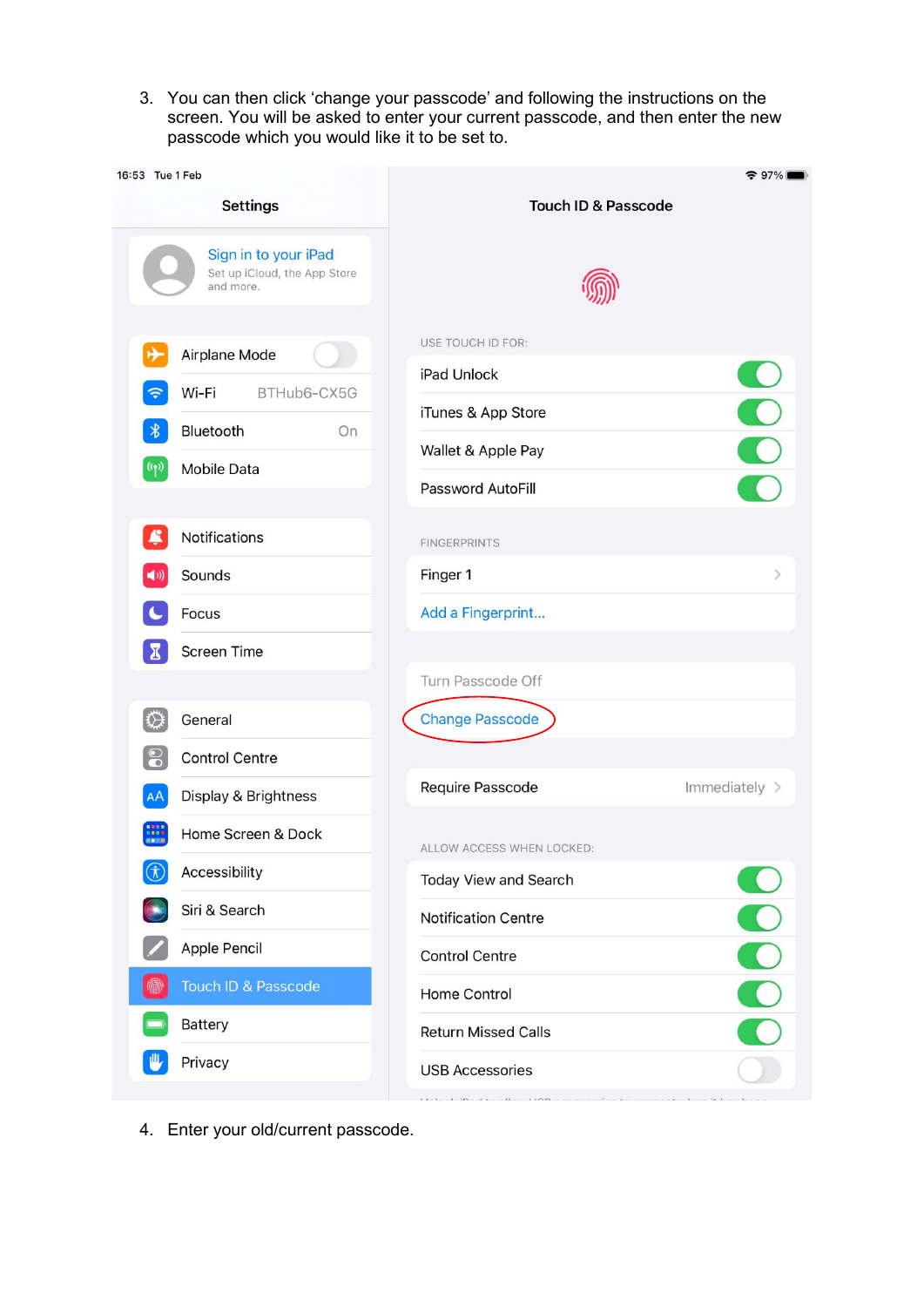

5. You can now enter the new passcode. If you wish to make your passcode a mixture of numbers and letters, you can click 'passcode options' and then click 'custom Alphanumeric Code'.

| <b>Change Passcode</b>  | <b>Cancel</b> | <b>Change Passcode</b>          | Cancel |
|-------------------------|---------------|---------------------------------|--------|
|                         |               |                                 |        |
|                         |               |                                 |        |
|                         |               |                                 |        |
|                         |               |                                 |        |
| Enter your new passcode |               | Enter your new passcode         |        |
| 000000                  |               | $0 0 0 0 0 0$                   |        |
|                         |               |                                 |        |
|                         |               |                                 |        |
|                         |               |                                 |        |
|                         |               | <b>Passcode Options</b>         |        |
| Passcode Options        |               |                                 |        |
|                         |               | <b>Custom Alphanumeric Code</b> |        |
|                         |               | <b>Custom Numeric Code</b>      |        |
|                         |               | 4-Digit Numeric Code            |        |
|                         |               | Cancel                          |        |

6. Enter your new passcode and click next. You have now reset your password.